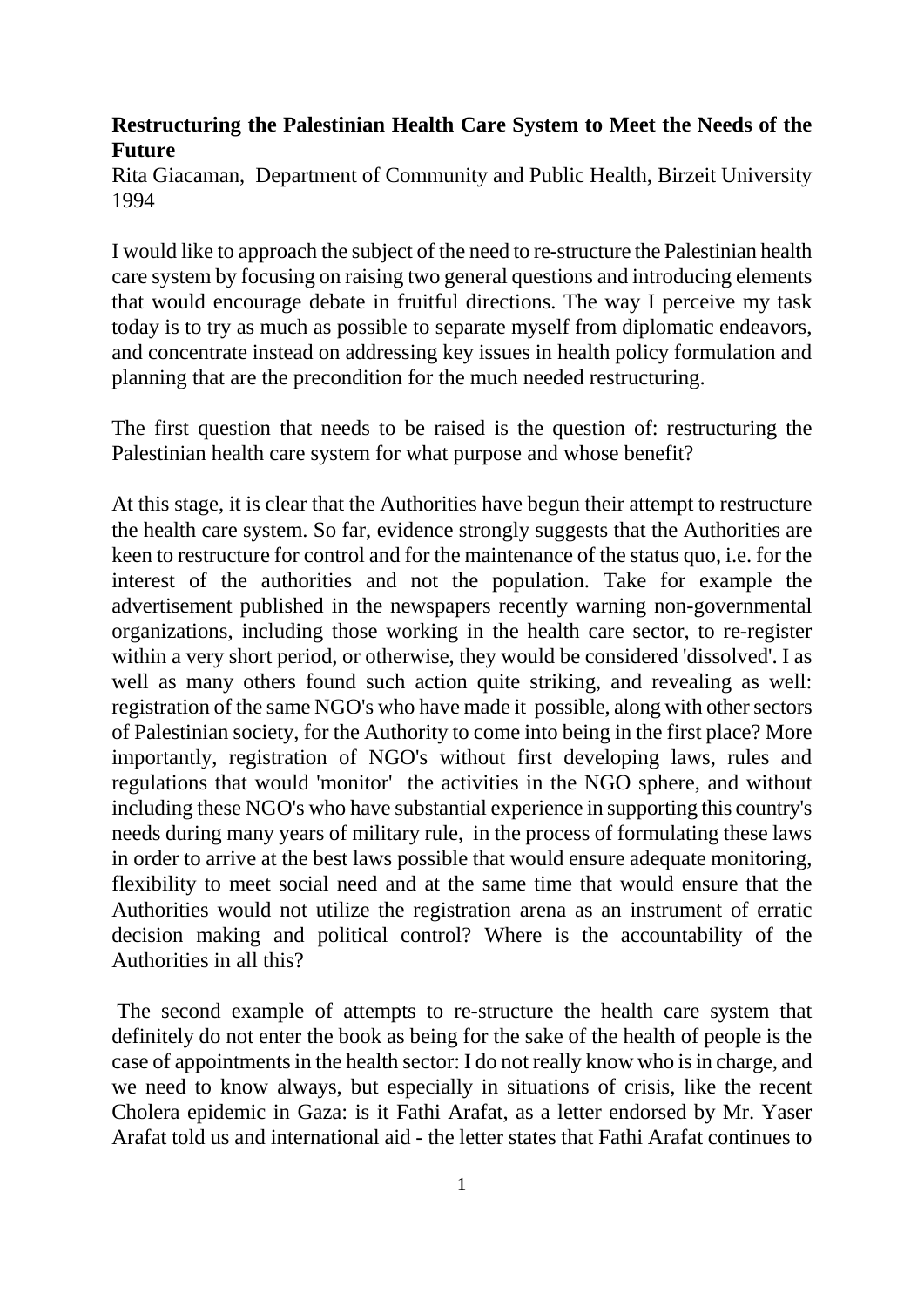be the person in charge of dealing with international aid, and, therefore, in effect, he becomes the ultimate authority at the moment. Or is it our Health Minister, Dr. Zaanoun? But then what about the Director of Health on the West Bank? And what about the Palestinian Health Council, which often presents as the health authority in this country, certainly to international aid agencies as well as others? Does anyone know their job descriptions, their mandate, their system of accountability, the extent of their authority? Do they know the answers to these questions? I think not.

The results of such attempts to restructure for control is not only confusion, but very dangerous as well: on the local level, they threaten to destroy whatever we have built over many years, and threatens a future very serious crisis in the health care system that can only lead to worsening health conditions, dissatisfaction, demoralization, the rise of extremism and instability. All we need to do is read the literature from other countries documenting how such actions during periods of transition from colonialism and war to autonomy and nationhood have led to health crises, other crises and violence, to realize that we will fall into the same fate, unless we begin to seriously address the issue differently and proceed to restructure for the benefit of the majority, and not for the control of the few. On the international level, such actions have led many international aid agencies to withhold much needed funding because of the confusion, the lack of decision making systems, the lack of transparency and accountability within the authoritie's structures. Should this go on, it would prove to be disastrous for the nation.

The second question I would like to raise for discussion is: who formulates health policies, and utilizing what approach to policy formulation in health and development?

In very general terms, formulation of policies for social entitlement, including health, education, social services etc., has taken one of two approaches: one approach to social entitlement focuses on attempting to assist marginalized and deprived groups to not fall 'out of society altogether' in a rather charitable approach of assistance and the maintenance of rock bottom minimum living standards. Another approach to social entitlement entails the notion that a citizen of a country is entitled to basic health, educational, and social services as a right of birth and as a fundamental human right. Moreover, one approach entails the definition of policy from the top down, with one or two 'experts' formulating everything, probably without being informed by a knowledge of the area, or practice, while the other entails the participation of those who have long worked in the field, NGO's and otherwise in an active debate and discussion over what best policies to formulate, given particular circumstances. This approach also entails the participation of everyone in the process of monitoring, evaluation, re-formulation of policy and